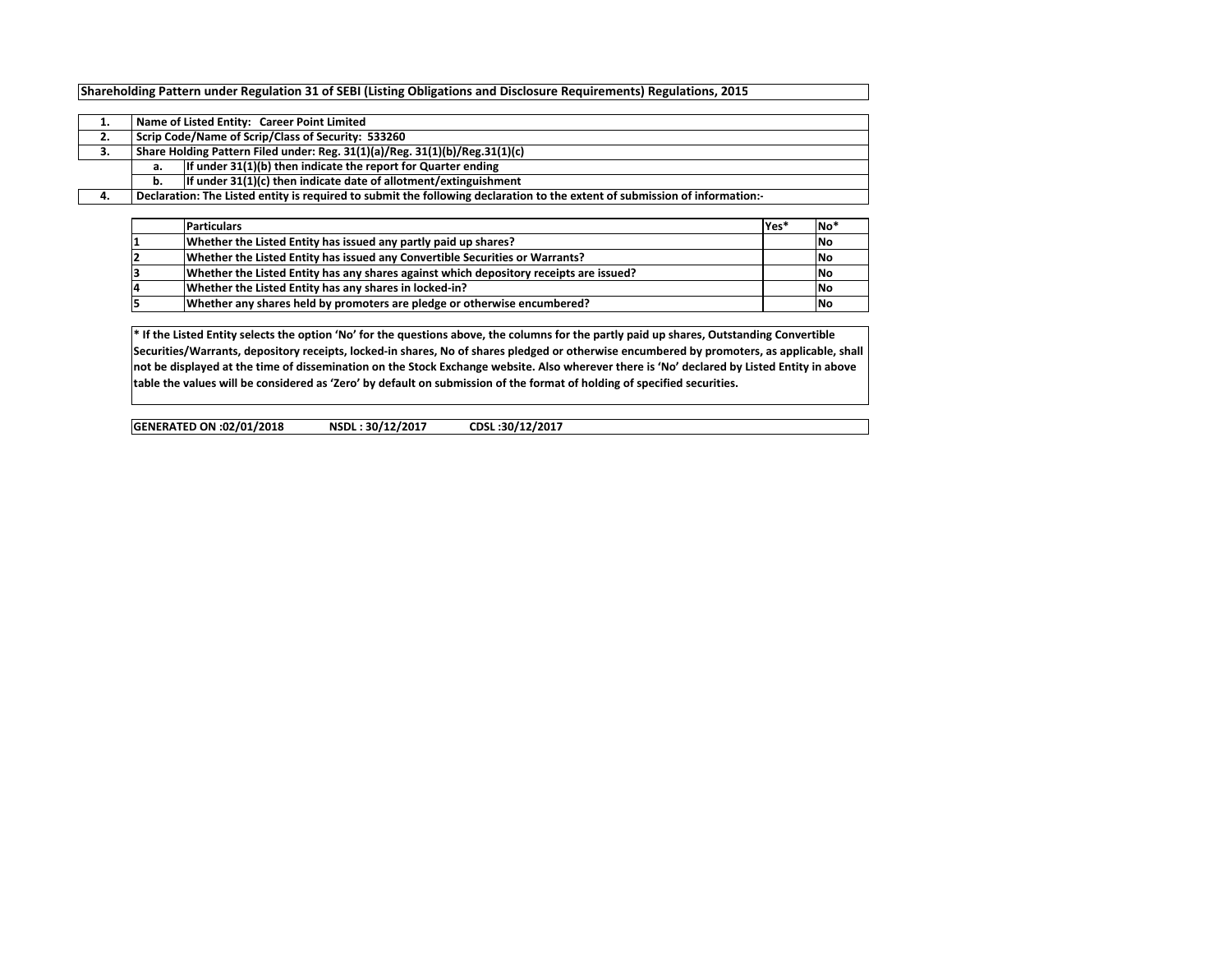Career Point Limited Table I - Summary Statement holding of specified securities

|      |                                      |                  |                    |        |                          |                     | Sharehold   |                                            |                   |                     | <b>Shares</b> | ing, as a                     |                               |  | <b>Number of Shares</b> |           |               |          |  |
|------|--------------------------------------|------------------|--------------------|--------|--------------------------|---------------------|-------------|--------------------------------------------|-------------------|---------------------|---------------|-------------------------------|-------------------------------|--|-------------------------|-----------|---------------|----------|--|
|      |                                      |                  |                    |        |                          |                     | ing as a %  |                                            |                   |                     |               |                               | Underlyin %                   |  |                         |           | pledged or    |          |  |
|      |                                      |                  |                    |        |                          |                     | of total    | Number of Voting Rights held in each class |                   |                     | assuming      |                               | Number of Locked in otherwise |  |                         | Number    |               |          |  |
|      |                                      |                  |                    |        |                          |                     | no. of      | of securities                              |                   |                     |               |                               | shares                        |  | encumbered              | of equity |               |          |  |
|      |                                      |                  |                    | No. of | No. of                   |                     |             |                                            |                   |                     |               | Outstandi full                |                               |  |                         |           |               |          |  |
|      |                                      |                  | No. of             | Partly | shares                   |                     | shares      |                                            |                   | ng                  | conversio     |                               |                               |  |                         | shares    |               |          |  |
|      |                                      |                  | fully paid paid-up |        | underlyin                |                     |             | (calculate No of Voting Rights             |                   | convertibl n of     |               |                               | As a % of                     |  | As a % of held in       |           |               |          |  |
|      |                                      | Nos. of          | up equity equity   |        |                          | Total nos. d as per |             |                                            |                   |                     | Total as a le |                               | convertibl                    |  | total                   |           | total         | demateri |  |
|      |                                      | sharehold shares |                    | shares | <b>Depositor Ishares</b> |                     | SCRR,       | Class eg:                                  |                   |                     | % of          | securities le                 |                               |  | <b>Shares</b>           |           | <b>Shares</b> | lalised  |  |
|      | Category Category of shareholder     | ers              | held               | held   | y Receipts held          |                     | 1957)       |                                            | Class eg: y Total |                     | $(A+B+C)$     | (including securities No. (a) |                               |  | held(b)                 | No. (a)   | held(b)       | form     |  |
|      | (11)                                 | (III)            | (IV)               | (V)    | (VI)                     | $(VII) =$           | (VIII) As a |                                            |                   | (IX)                |               | (X)                           | (XI)=                         |  | (XII)                   |           | (XIII)        | (XIV)    |  |
| (A)  | <b>Promoter &amp; Promoter Group</b> |                  | 11104842 0         |        |                          | 11104842 61.1401    |             | 11104842 0                                 |                   | 11104842 61.1401    |               |                               | 61.1401                       |  | 0.0000                  |           | 0.0000        | 11104842 |  |
| (B)  | Public                               | 14636            | 7058097            |        |                          | 7058097             | 38.8599     | 7058097 0                                  |                   | 7058097             | 38.8599       |                               | 38.8599                       |  | 0.0000                  | <b>NA</b> | <b>NA</b>     | 7058096  |  |
| (C)  | Non Promoter - Non Public            |                  |                    |        |                          |                     |             |                                            |                   |                     |               |                               |                               |  | 0.0000                  | <b>NA</b> | <b>NA</b>     |          |  |
| (C1) | <b>Shares Underlying DRs</b>         |                  |                    |        |                          |                     | 0.0000      |                                            |                   |                     | 0.0000        |                               | 0.0000                        |  | 0.0000                  | <b>NA</b> | <b>NA</b>     |          |  |
| (C2) | <b>Shares Held By Employee Trust</b> |                  |                    |        |                          |                     | 0.0000      |                                            |                   |                     | 0.0000        |                               | 0.0000                        |  | 0.0000                  | <b>NA</b> | <b>NA</b>     |          |  |
|      | Total                                | 14644            | 18162939 0         |        |                          |                     |             | 18162939 100.0000 18162939 0               |                   | 18162939 100.0000 0 |               |                               | 100.0000 0                    |  | 0.0000                  |           | 0.0000        | 18162938 |  |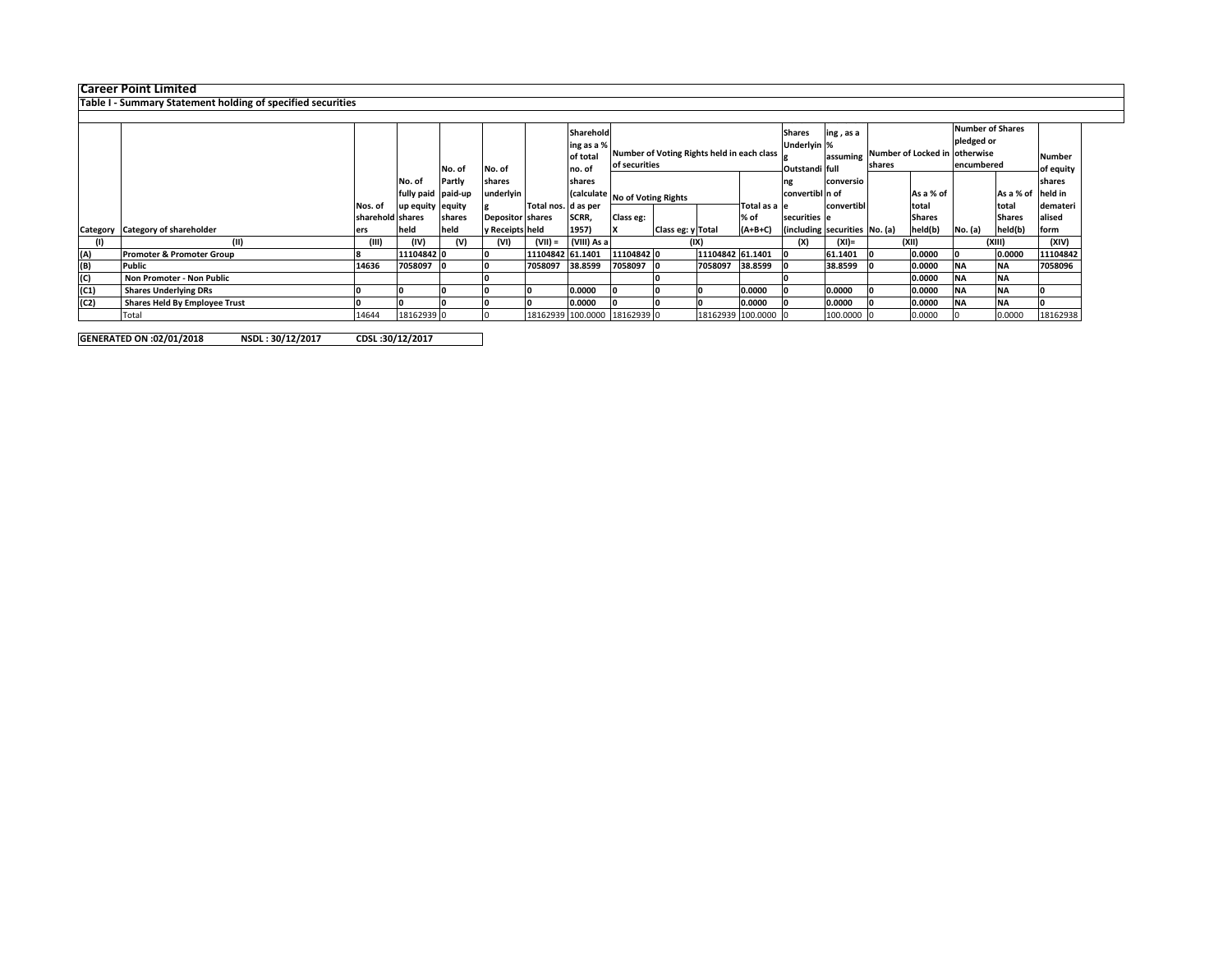|                        |                                                                                                                                                                                                                                                                                                                                                                                                                                                                                                                                                                                                            |         |            |                                                                                                                      | No. of                                                                           |            | ing %                                                                     |                                                                                                                         |                                                                         |                                                                                                     |                                             | <b>Shares</b>                                                                                                                                                                                                                            | ing, as a         | shares                                                                                                                                    |                                             | <b>Number of Shares</b><br>encumbered         |           | Number                                                                                                                                     |
|------------------------|------------------------------------------------------------------------------------------------------------------------------------------------------------------------------------------------------------------------------------------------------------------------------------------------------------------------------------------------------------------------------------------------------------------------------------------------------------------------------------------------------------------------------------------------------------------------------------------------------------|---------|------------|----------------------------------------------------------------------------------------------------------------------|----------------------------------------------------------------------------------|------------|---------------------------------------------------------------------------|-------------------------------------------------------------------------------------------------------------------------|-------------------------------------------------------------------------|-----------------------------------------------------------------------------------------------------|---------------------------------------------|------------------------------------------------------------------------------------------------------------------------------------------------------------------------------------------------------------------------------------------|-------------------|-------------------------------------------------------------------------------------------------------------------------------------------|---------------------------------------------|-----------------------------------------------|-----------|--------------------------------------------------------------------------------------------------------------------------------------------|
|                        |                                                                                                                                                                                                                                                                                                                                                                                                                                                                                                                                                                                                            |         | No. of     | Partly                                                                                                               | shares                                                                           |            | as per                                                                    |                                                                                                                         |                                                                         |                                                                                                     |                                             | ng                                                                                                                                                                                                                                       | conversio         |                                                                                                                                           |                                             |                                               |           | of equity                                                                                                                                  |
|                        |                                                                                                                                                                                                                                                                                                                                                                                                                                                                                                                                                                                                            |         | fully paid | paid-up                                                                                                              | underlyin                                                                        |            | SCRR,                                                                     |                                                                                                                         |                                                                         |                                                                                                     |                                             |                                                                                                                                                                                                                                          |                   |                                                                                                                                           | As a % of                                   |                                               | As a % of | shares                                                                                                                                     |
|                        |                                                                                                                                                                                                                                                                                                                                                                                                                                                                                                                                                                                                            | Nos. of | up equity  |                                                                                                                      |                                                                                  | Total nos. |                                                                           |                                                                                                                         |                                                                         |                                                                                                     |                                             |                                                                                                                                                                                                                                          |                   |                                                                                                                                           | total                                       |                                               | total     | held in                                                                                                                                    |
|                        |                                                                                                                                                                                                                                                                                                                                                                                                                                                                                                                                                                                                            |         |            | shares                                                                                                               |                                                                                  |            | % of                                                                      | Class eg:                                                                                                               |                                                                         |                                                                                                     |                                             |                                                                                                                                                                                                                                          |                   |                                                                                                                                           | <b>Shares</b>                               |                                               |           | demateria                                                                                                                                  |
|                        | PAN                                                                                                                                                                                                                                                                                                                                                                                                                                                                                                                                                                                                        | ers     | held       |                                                                                                                      |                                                                                  |            | $(A+B+C2)$                                                                |                                                                                                                         |                                                                         |                                                                                                     |                                             |                                                                                                                                                                                                                                          |                   |                                                                                                                                           | held(b)                                     |                                               |           | lised form                                                                                                                                 |
|                        | (II)                                                                                                                                                                                                                                                                                                                                                                                                                                                                                                                                                                                                       | (III)   | (IV)       | (V)                                                                                                                  | (VI)                                                                             | $(VII) =$  | (VIII) As a                                                               |                                                                                                                         |                                                                         |                                                                                                     |                                             | (X)                                                                                                                                                                                                                                      | $(XI) =$          |                                                                                                                                           |                                             |                                               |           | (XIV)                                                                                                                                      |
| Indian                 |                                                                                                                                                                                                                                                                                                                                                                                                                                                                                                                                                                                                            |         |            |                                                                                                                      |                                                                                  |            |                                                                           |                                                                                                                         |                                                                         |                                                                                                     |                                             |                                                                                                                                                                                                                                          |                   |                                                                                                                                           |                                             |                                               |           |                                                                                                                                            |
|                        |                                                                                                                                                                                                                                                                                                                                                                                                                                                                                                                                                                                                            |         |            |                                                                                                                      |                                                                                  |            |                                                                           |                                                                                                                         |                                                                         |                                                                                                     |                                             |                                                                                                                                                                                                                                          | 61.1401           |                                                                                                                                           | 0.0000                                      |                                               |           | 11104842                                                                                                                                   |
|                        | ABYPM2876K                                                                                                                                                                                                                                                                                                                                                                                                                                                                                                                                                                                                 |         | 1635242    |                                                                                                                      |                                                                                  | 1635242    | 9.0032                                                                    |                                                                                                                         |                                                                         | 1635242                                                                                             |                                             |                                                                                                                                                                                                                                          | 9.0032            |                                                                                                                                           | 0.0000                                      |                                               | 0.0000    | 1635242                                                                                                                                    |
|                        | ABHPM3580H                                                                                                                                                                                                                                                                                                                                                                                                                                                                                                                                                                                                 |         | 1386300    |                                                                                                                      |                                                                                  | 1386300    | 7.6326                                                                    | 1386300                                                                                                                 |                                                                         | 1386300                                                                                             | .6326                                       |                                                                                                                                                                                                                                          | 7.6326            |                                                                                                                                           | 0.0000                                      |                                               | 0.0000    | 1386300                                                                                                                                    |
|                        | ABGPM1388N                                                                                                                                                                                                                                                                                                                                                                                                                                                                                                                                                                                                 |         | 1385800    |                                                                                                                      |                                                                                  | 1385800    | 7.6298                                                                    | 1385800                                                                                                                 |                                                                         | 1385800                                                                                             | .6298                                       |                                                                                                                                                                                                                                          | 7.6298            |                                                                                                                                           | 0.0000                                      |                                               | 0.0000    | 1385800                                                                                                                                    |
| Gulab Chand Maheshwari | ABYPM2895G                                                                                                                                                                                                                                                                                                                                                                                                                                                                                                                                                                                                 |         | 1339500    |                                                                                                                      |                                                                                  | 1339500    | 7.3749                                                                    |                                                                                                                         |                                                                         | 1339500                                                                                             | .3749                                       |                                                                                                                                                                                                                                          | 7.3749            |                                                                                                                                           | 0.0000                                      |                                               | 0.0000    | 1339500                                                                                                                                    |
| Kailash Bai            | ABZPK2858C                                                                                                                                                                                                                                                                                                                                                                                                                                                                                                                                                                                                 |         | 1339500    |                                                                                                                      |                                                                                  | 1339500    | 7.3749                                                                    | 1339500                                                                                                                 |                                                                         | 1339500                                                                                             | .3749                                       |                                                                                                                                                                                                                                          | 7.3749            |                                                                                                                                           | 0.0000                                      |                                               | 0.0000    | 1339500                                                                                                                                    |
| Neelima Maheshwari     | ACKPM6442L                                                                                                                                                                                                                                                                                                                                                                                                                                                                                                                                                                                                 |         | 1339500    |                                                                                                                      |                                                                                  | 1339500    | 7.3749                                                                    | 1339500                                                                                                                 |                                                                         | 1339500                                                                                             | .3749                                       |                                                                                                                                                                                                                                          | 7.3749            |                                                                                                                                           | 0.0000                                      |                                               | 0.0000    | 1339500                                                                                                                                    |
|                        | AHAPM7204M                                                                                                                                                                                                                                                                                                                                                                                                                                                                                                                                                                                                 |         | 1339500    |                                                                                                                      |                                                                                  | 1339500    | 7.3749                                                                    |                                                                                                                         |                                                                         | 1339500                                                                                             | .3749                                       |                                                                                                                                                                                                                                          | 7.3749            |                                                                                                                                           | 0.0000                                      |                                               | 0.0000    | 1339500                                                                                                                                    |
| Shilpa Maheshwari      | ACKPM6441K                                                                                                                                                                                                                                                                                                                                                                                                                                                                                                                                                                                                 |         | 1339500    |                                                                                                                      |                                                                                  | 1339500    |                                                                           |                                                                                                                         |                                                                         |                                                                                                     |                                             |                                                                                                                                                                                                                                          |                   |                                                                                                                                           | 0.0000                                      |                                               | 0.0000    | 1339500                                                                                                                                    |
|                        |                                                                                                                                                                                                                                                                                                                                                                                                                                                                                                                                                                                                            |         |            | I∩                                                                                                                   |                                                                                  | n          | 0.0000                                                                    | 'n                                                                                                                      |                                                                         |                                                                                                     |                                             |                                                                                                                                                                                                                                          | 0.0000            |                                                                                                                                           | 0.0000                                      |                                               | 0.0000    |                                                                                                                                            |
|                        |                                                                                                                                                                                                                                                                                                                                                                                                                                                                                                                                                                                                            |         |            |                                                                                                                      | n                                                                                | ln.        | 0.0000                                                                    | o                                                                                                                       |                                                                         |                                                                                                     |                                             |                                                                                                                                                                                                                                          | 0.0000            |                                                                                                                                           | 0.0000                                      |                                               | 0.0000    |                                                                                                                                            |
|                        |                                                                                                                                                                                                                                                                                                                                                                                                                                                                                                                                                                                                            |         |            |                                                                                                                      |                                                                                  |            | 0.0000                                                                    |                                                                                                                         |                                                                         |                                                                                                     |                                             |                                                                                                                                                                                                                                          | 0.0000            |                                                                                                                                           | 0.0000                                      |                                               | 0.0000    |                                                                                                                                            |
|                        |                                                                                                                                                                                                                                                                                                                                                                                                                                                                                                                                                                                                            |         |            |                                                                                                                      |                                                                                  |            |                                                                           |                                                                                                                         |                                                                         |                                                                                                     |                                             |                                                                                                                                                                                                                                          | 61.1401           |                                                                                                                                           | 0.0000                                      |                                               |           | 11104842                                                                                                                                   |
| Foreign                |                                                                                                                                                                                                                                                                                                                                                                                                                                                                                                                                                                                                            |         |            |                                                                                                                      |                                                                                  |            |                                                                           |                                                                                                                         |                                                                         |                                                                                                     |                                             |                                                                                                                                                                                                                                          |                   |                                                                                                                                           |                                             |                                               |           |                                                                                                                                            |
|                        |                                                                                                                                                                                                                                                                                                                                                                                                                                                                                                                                                                                                            |         |            |                                                                                                                      |                                                                                  |            | 0.0000                                                                    |                                                                                                                         |                                                                         |                                                                                                     |                                             |                                                                                                                                                                                                                                          |                   |                                                                                                                                           | 0.0000                                      |                                               | 0.0000    |                                                                                                                                            |
|                        |                                                                                                                                                                                                                                                                                                                                                                                                                                                                                                                                                                                                            |         |            |                                                                                                                      |                                                                                  |            |                                                                           |                                                                                                                         |                                                                         |                                                                                                     |                                             |                                                                                                                                                                                                                                          |                   |                                                                                                                                           |                                             |                                               |           |                                                                                                                                            |
|                        |                                                                                                                                                                                                                                                                                                                                                                                                                                                                                                                                                                                                            |         |            |                                                                                                                      |                                                                                  |            |                                                                           |                                                                                                                         |                                                                         |                                                                                                     |                                             |                                                                                                                                                                                                                                          |                   |                                                                                                                                           |                                             |                                               |           |                                                                                                                                            |
|                        |                                                                                                                                                                                                                                                                                                                                                                                                                                                                                                                                                                                                            |         |            |                                                                                                                      |                                                                                  |            |                                                                           |                                                                                                                         |                                                                         |                                                                                                     |                                             |                                                                                                                                                                                                                                          |                   |                                                                                                                                           |                                             |                                               |           |                                                                                                                                            |
|                        |                                                                                                                                                                                                                                                                                                                                                                                                                                                                                                                                                                                                            |         |            |                                                                                                                      | n                                                                                |            |                                                                           |                                                                                                                         |                                                                         |                                                                                                     |                                             |                                                                                                                                                                                                                                          |                   |                                                                                                                                           |                                             |                                               |           |                                                                                                                                            |
|                        |                                                                                                                                                                                                                                                                                                                                                                                                                                                                                                                                                                                                            |         |            |                                                                                                                      |                                                                                  |            | 0.0000                                                                    |                                                                                                                         |                                                                         |                                                                                                     |                                             |                                                                                                                                                                                                                                          | 0.0000            |                                                                                                                                           | 0.0000                                      |                                               | 0.0000    |                                                                                                                                            |
|                        |                                                                                                                                                                                                                                                                                                                                                                                                                                                                                                                                                                                                            |         |            |                                                                                                                      |                                                                                  |            |                                                                           |                                                                                                                         |                                                                         |                                                                                                     |                                             |                                                                                                                                                                                                                                          | 61.1401           |                                                                                                                                           | 0.0000                                      |                                               | 0.0000    | 11104842                                                                                                                                   |
|                        | <b>Career Point Limited</b><br>Category & Name of the shareholders<br><b>Individuals / Hindu Undivided Family</b><br>Pramod Maheshwari<br>Om Prakash Maheshwari<br>Nawal Kishore Maheshwari<br>Rekha Maheshwari<br>Central Government / State Government(s)<br><b>Financial Institutions / Banks</b><br>Any Other (Specify)<br>Sub Total (A)(1)<br>Individuals (Non-Resident Individuals / Foreign Individuals)<br>Government<br><b>Institutions</b><br>Foreign Portfolio Investor<br>Any Other (Specify)<br>Sub Total (A)(2)<br>Total Shareholding Of Promoter And Promoter Group (A)=<br>$(A)(1)+(A)(2)$ |         | ln.        | Table II - Statement showing shareholding pattern of the Promoter and Promoter Group<br>sharehold shares<br><b>n</b> | equity<br>held<br>11104842 0<br>11104842 0<br>I۵<br>I∩<br>In<br>In<br>11104842 0 | In         | <b>Depositor</b> shares<br><b>Receipts</b> held<br>In<br>ın<br>ln.<br>ln. | 1957 As a<br>11104842 61.1401<br>7.3749<br>11104842 61.1401<br>0.0000<br>0.0000<br>0.0000<br>0.0000<br>11104842 61.1401 | Sharehold<br>1635242<br>1339500<br>1339500<br>1339500<br>'n<br>I۵<br>I∩ | calculated of securities<br><b>No of Voting Rights</b><br>11104842 0<br>11104842<br>n<br>11104842 0 | Class eg: y Total<br>(IX)<br>1339500<br>ln. | Number of Voting Rights held in each class<br>% of<br>$(A+B+C)$<br>11104842 61.1401<br>9.0032<br>.3749<br>0.0000<br>0.0000<br>0.0000<br>11104842 61.1401<br>0.0000<br>0.0000<br>0.0000<br>0.0000<br>0.0000<br>0.0000<br>11104842 61.1401 | Total as a e<br>n | Underlyin %<br>assuming<br>Outstandi full<br>convertibl n of<br>securities le<br>7.3749<br>0.0000<br>0.0000<br>0.0000<br>0.0000<br>0.0000 | convertibl<br>(including securities No. (a) | (XII)<br>0.0000<br>0.0000<br>0.0000<br>0.0000 | No. (a)   | Number of Locked in pledged or otherwise<br><b>Shares</b><br>held(b)<br>(XIII)<br>0.0000<br>0.0000<br>0.0000<br>0.0000<br>0.0000<br>0.0000 |

Details of Shares which remain unclaimed may be given hear along with details such as number of shareholders, outstanding shares held in demat/unclaimed suspense account, voting rights which are frozen etc.

## Note :

(1) PAN would not be displayed on website of Stock Exchange(s) (2) The term 'Encumbrance' has the same meaning as assigned under regulation 28(3) of SEBI (Substantial Acquisition of Shares and Takeovers) Regulations, 2011.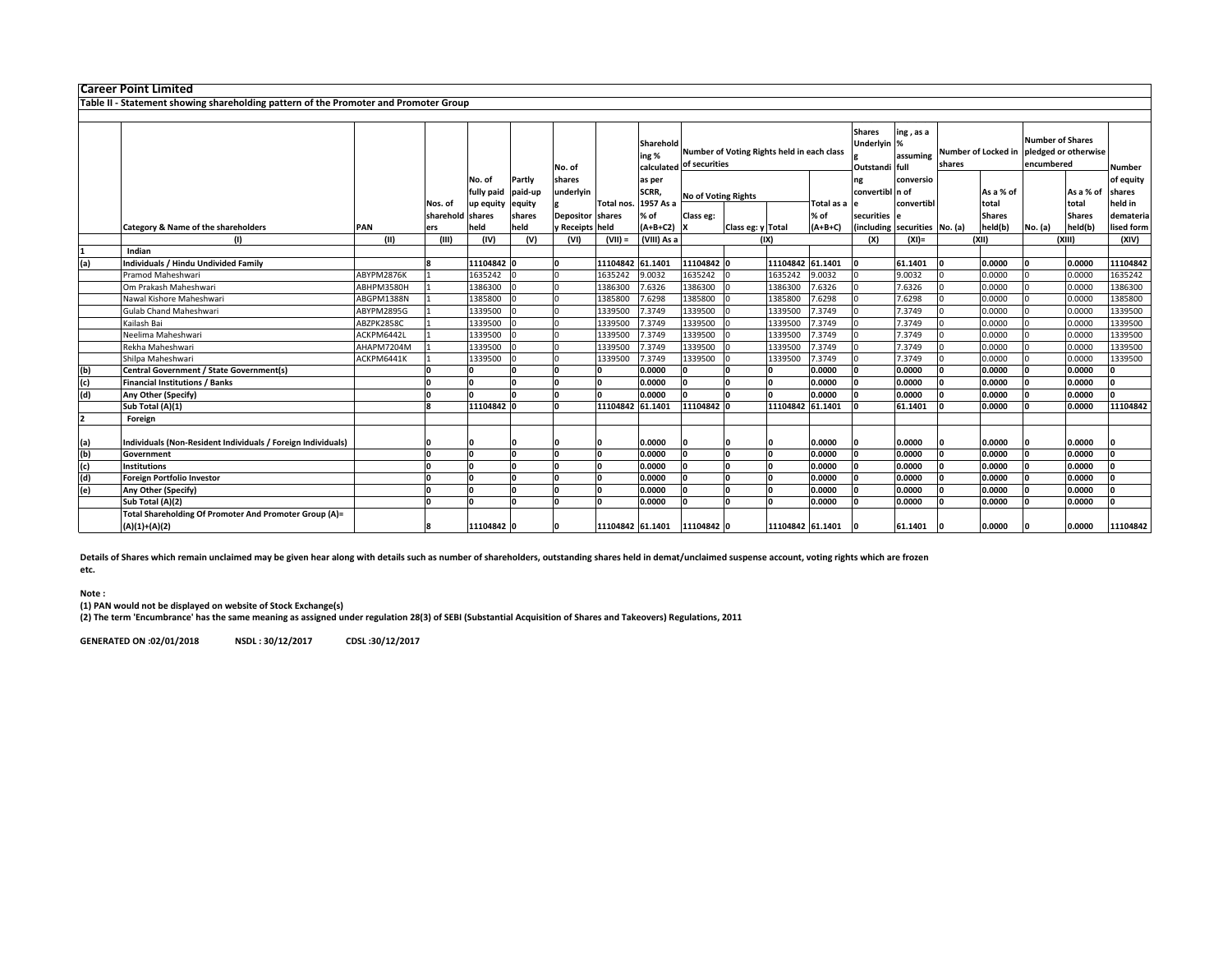|            | <b>Career Point Limited</b>                                                  |            |                  |            |         |                         |            |             |                                            |                   |         |                   |                 |                              |        |                     |                         |               |           |
|------------|------------------------------------------------------------------------------|------------|------------------|------------|---------|-------------------------|------------|-------------|--------------------------------------------|-------------------|---------|-------------------|-----------------|------------------------------|--------|---------------------|-------------------------|---------------|-----------|
|            | Table III - Statement showing shareholding pattern of the Public shareholder |            |                  |            |         |                         |            |             |                                            |                   |         |                   |                 |                              |        |                     |                         |               |           |
|            |                                                                              |            |                  |            |         |                         |            |             |                                            |                   |         |                   |                 |                              |        |                     |                         |               |           |
|            |                                                                              |            |                  |            |         |                         |            |             |                                            |                   |         |                   | <b>Shares</b>   |                              |        |                     | <b>Number of Shares</b> |               |           |
|            |                                                                              |            |                  |            |         |                         |            | Sharehold   |                                            |                   |         |                   | Underlyin %     | ing, as a                    |        |                     | pledged or              |               |           |
|            |                                                                              |            |                  |            |         |                         |            |             | Number of Voting Rights held in each class |                   |         |                   |                 |                              |        | Number of Locked in | otherwise               |               |           |
|            |                                                                              |            |                  |            |         |                         |            | ing %       |                                            | of securities     |         |                   |                 | assuming                     | shares |                     | encumbered              |               | Number    |
|            |                                                                              |            |                  |            |         | No. of                  |            | calculate   |                                            |                   |         |                   | Outstandi full  |                              |        |                     |                         |               | of equity |
|            |                                                                              |            |                  | No. of     | Partly  | shares                  |            | d as per    |                                            |                   |         |                   | ng              | conversio                    |        |                     |                         |               | shares    |
|            |                                                                              |            |                  | fully paid | paid-up | underlyin               |            | SCRR,       | <b>No of Voting Rights</b>                 |                   |         |                   | convertibl n of |                              |        | As a % of           |                         | As a % of     | held in   |
|            |                                                                              |            | Nos. of          | up equity  | equity  |                         | Total nos. | 1957 As a   |                                            |                   |         | <b>Fotal as a</b> |                 | convertibl                   |        | total               |                         | total         | demateri  |
|            |                                                                              |            | sharehold shares |            | shares  | <b>Depositor shares</b> |            | % of        | Class eg:                                  |                   |         | % of              | securities      |                              |        | <b>Shares</b>       |                         | <b>Shares</b> | alised    |
|            | <b>Category &amp; Name of the shareholders</b>                               | PAN        | ers              | held       | held    | y Receipts held         |            | $A+B+C2$    |                                            | Class eg: y Total |         | $(A+B+C)$         |                 | including securities No. (a) |        | held(b)             | No. (a)                 | held(b)       | form      |
|            | (1)                                                                          | (II)       | (III)            | (IV)       | (V)     | (VI)                    | $(VII) =$  | (VIII) As a |                                            |                   | (IX)    |                   | (X)             | $(XI) =$                     |        | (XII)               |                         | (XIII)        | (XIV)     |
|            | Institutions                                                                 |            |                  |            |         |                         |            |             |                                            |                   |         |                   |                 |                              |        |                     |                         |               |           |
| (a)        | <b>Mutual Fund</b>                                                           |            |                  | 339081     | I٥      |                         | 339081     | 1.8669      | 339081                                     |                   | 339081  | 1.8669            |                 | 1.8669                       |        | 0.0000              | <b>NA</b>               | <b>NA</b>     | 339081    |
|            | Dsp Blackrock Micro Cap Fund                                                 | AAAJD0430B |                  | 339081     |         |                         | 339081     | L.8669      | 339081                                     |                   | 339081  | 1.8669            |                 | 1.8669                       |        | 0.0000              | ΝA                      | NA            | 339081    |
| (b)        | <b>Venture Capital Funds</b>                                                 |            |                  |            |         |                         |            | 0.0000      |                                            |                   |         | 0.0000            |                 | 0.0000                       |        | 0.0000              | <b>NA</b>               | <b>NA</b>     | ٥         |
| (c)        | <b>Alternate Investment Funds</b>                                            |            |                  |            | O       |                         | o          | 0.0000      |                                            |                   |         | 0.0000            |                 | 0.0000                       |        | 0.0000              | <b>NA</b>               | <b>NA</b>     | 0         |
| (d)<br>(e) | <b>Foreign Venture Capital Investors</b>                                     |            |                  | 'n         | I۵      |                         | ١o         | 0.0000      |                                            |                   | n       | 0.0000            |                 | 0.0000                       |        | 0.0000              | <b>NA</b>               | <b>NA</b>     | O         |
|            | Foreign Portfolio Investor                                                   |            |                  | 661        | I٥      | 'n                      | 661        | 0.0036      | 661                                        | O                 | 661     | 0.0036            |                 | 0.0036                       |        | 0.0000              | <b>NA</b>               | <b>NA</b>     | 661       |
| (f)        | <b>Financial Institutions / Banks</b>                                        |            |                  | 77783      | O       |                         | 77783      | 0.4283      | 77783                                      | O                 | 77783   | 0.4283            |                 | 0.4283                       |        | 0.0000              | <b>NA</b>               | <b>NA</b>     | 77783     |
| (g)        | <b>Insurance Companies</b>                                                   |            | I۵               |            | 'n      |                         | ١o         | 0.0000      |                                            | O                 | n       | 0.0000            |                 | 0.0000                       |        | 0.0000              | ΝA                      | <b>NA</b>     | 0         |
| (h)        | Provident Funds/ Pension Funds                                               |            | I۵               |            | 'n      |                         | ١o         | 0.0000      |                                            | O                 | O       | 0.0000            |                 | 0.0000                       |        | 0.0000              | <b>NA</b>               | <b>NA</b>     | O         |
| (i)        | Any Other (Specify)                                                          |            | 'n               |            | n       |                         | o          | 0.0000      |                                            |                   |         | 0.0000            |                 | 0.0000                       |        | 0.0000              | ΝA                      | <b>NA</b>     | O         |
|            | Sub Total (B)(1)                                                             |            |                  | 417525     |         |                         | 417525     | 2.2988      | 417525                                     |                   | 417525  | 2.2988            |                 | 2.2988                       |        | 0.0000              | NA                      | <b>NA</b>     | 417525    |
|            | Central Government/ State Government(s)/                                     |            |                  |            |         |                         |            |             |                                            |                   |         |                   |                 |                              |        |                     |                         |               |           |
|            | President of India                                                           |            |                  |            |         |                         |            |             |                                            |                   |         |                   |                 |                              |        |                     |                         |               |           |
|            | Sub Total (B)(2)                                                             |            | O                | I۵         | O       |                         | ١o         | 0.0000      |                                            |                   | n       | 0.0000            |                 | 0.0000                       |        | 0.0000              | <b>NA</b>               | <b>NA</b>     | O         |
| 3          | <b>Non-Institutions</b>                                                      |            |                  |            |         |                         |            |             |                                            |                   |         |                   |                 |                              |        |                     |                         |               |           |
| (a)        | <b>Individuals</b>                                                           |            |                  |            | I۵      |                         |            |             |                                            |                   |         |                   |                 |                              |        |                     | <b>NA</b>               | <b>NA</b>     |           |
|            | Individual shareholders holding nominal                                      |            |                  |            |         |                         |            |             |                                            |                   |         |                   |                 |                              |        |                     |                         |               |           |
|            | share capital up to Rs. 2 lakhs.                                             |            | 13258            | 3004111    | I٥      |                         | 3004111    | 16.5398     | 3004111                                    | I٥                | 3004111 | 16.5398           |                 | 16.5398                      |        | 0.0000              | <b>NA</b>               | <b>NA</b>     | 3004110   |
|            | ii. Individual shareholders holding nominal                                  |            |                  |            |         |                         |            |             |                                            |                   |         |                   |                 |                              |        |                     |                         |               |           |
|            | share capital in excess of Rs. 2 lakhs.                                      |            | 13               | 681198     |         |                         | 681198     | 3.7505      | 681198                                     |                   | 681198  | 3.7505            |                 | 3.7505                       |        | 0.0000              | <b>NA</b>               | <b>NA</b>     | 681198    |
| (b)<br>(c) | <b>NBFCs registered with RBI</b>                                             |            | O                |            |         |                         | I٥         | 0.0000      |                                            |                   |         | 0.0000            |                 | 0.0000                       |        | 0.0000              | <b>NA</b>               | <b>NA</b>     |           |
|            | <b>Employee Trusts</b>                                                       |            | I۵               |            | I۵      |                         | I۵         | 0.0000      |                                            |                   |         | 0.0000            |                 | 0.0000                       |        | 0.0000              | <b>NA</b>               | <b>NA</b>     | I۵        |
|            | <b>Overseas Depositories(holding DRs) (balancing</b>                         |            |                  |            |         |                         |            |             |                                            |                   |         |                   |                 |                              |        |                     |                         |               |           |
| (d)        | figure)                                                                      |            |                  |            |         |                         |            | 0.0000      |                                            |                   |         | 0.0000            |                 | 0.0000                       |        | 0.0000              | <b>NA</b>               | <b>NA</b>     |           |
| (e)        | Any Other (Specify)                                                          |            | 1360             | 2955263    | ١o      |                         | 2955263    | 16.2708     | 2955263                                    |                   | 2955263 | 16.2708           |                 | 16.2708                      |        | 0.0000              | <b>NA</b>               | <b>NA</b>     | 2955263   |
|            | <b>Trusts</b>                                                                |            |                  | 20         | I۵      | 0                       | 20         | 0.0001      | 20                                         |                   | 20      | 0.0001            |                 | 0.0001                       |        | 0.0000              | <b>NA</b>               | <b>NA</b>     | 20        |
|            | <b>Hindu Undivided Family</b>                                                |            | 687              | 286841     |         |                         | 286841     | 1.5793      | 286841                                     | O                 | 286841  | 1.5793            |                 | 1.5793                       |        | 0.0000              | <b>NA</b>               | <b>NA</b>     | 286841    |
|            | Non Resident Indians (Non Repat)                                             |            | 60               | 21232      | I۵      |                         | 21232      | 0.1169      | 21232                                      |                   | 21232   | 0.1169            |                 | 0.1169                       |        | 0.0000              | ΝA                      | <b>NA</b>     | 21232     |
|            | Non Resident Indians (Repat)                                                 |            | 121              | 67393      |         |                         | 67393      | 0.3710      | 67393                                      |                   | 67393   | 0.3710            |                 | 0.3710                       |        | 0.0000              | ΝA                      | <b>NA</b>     | 67393     |
|            | <b>Clearing Member</b>                                                       |            | 236              | 316868     | I۵      |                         | 316868     | 1.7446      | 316868                                     |                   | 316868  | 1.7446            |                 | 1.7446                       |        | 0.0000              | <b>NA</b>               | <b>NA</b>     | 316868    |
|            | <b>Bodies Corporate</b>                                                      |            | 255              | 2262909    |         | 'n                      | 2262909    | 12.4589     | 2262909                                    |                   | 2262909 | 12.4589           |                 | 12.4589                      |        | 0.0000              | <b>NA</b>               | <b>NA</b>     | 2262909   |
|            | Kifs Trade Capital Private Limited                                           | AARFK7324E |                  | 418994     |         |                         | 418994     | 2.3069      | 418994                                     |                   | 418994  | 2.3069            |                 | 2.3069                       |        | 0.0000              | ΝA                      | <b>NA</b>     | 418994    |
|            | Rajasthan Global Securities Private Limited                                  | AAACR4122R |                  | 407514     |         |                         | 407514     | 2.2437      | 407514                                     |                   | 407514  | 2.2437            |                 | 2.2437                       |        | 0.0000              | ΝA                      | <b>NA</b>     | 407514    |
|            | Il And Fs Securities Services Limited                                        | AABCI5580K |                  | 204237     |         |                         | 204237     | 1.1245      | 204237                                     |                   | 204237  | 1.1245            |                 | .1245                        |        | 0.0000              | ΝA                      | <b>NA</b>     | 204237    |
|            | Sub Total (B)(3)                                                             |            | 14631            | 6640572    |         |                         | 6640572    | 36.5611     | 6640572                                    |                   | 6640572 | 36.5611           |                 | 36.5611                      |        | 0.0000              | <b>NA</b>               | <b>NA</b>     | 6640571   |
|            | <b>Total Public Shareholding (B)=</b>                                        |            |                  |            |         |                         |            |             |                                            |                   |         |                   |                 |                              |        |                     |                         |               |           |
|            | (B)(1)+(B)(2)+(B)(3)                                                         |            | 14636            | 7058097    |         |                         | 7058097    | 38.8599     | 7058097                                    |                   | 7058097 | 38.8599           |                 | 38.8599                      |        | 0.0000              | <b>NA</b>               | <b>NA</b>     | 7058096   |

Details of the shareholders acting as persons in Concert including their Shareholding (No. and %):

No. of shareholdersNo. of Shares

Details of Shares which remain unclaimed may be given hear along with details such as number of shareholders, outstanding shares held in demat/unclaimed suspense account, voting rights which are frozen etc.

Note :

(1) PAN would not be displayed on website of Stock Exchange(s).

(2) The above format needs to disclose name of all holders holding more than 1% of total number of shares

(3) W.r.t. the information pertaining to Depository Receipts, the same may be disclosed in the respective columns to the extent information available and the balance to be disclosed as held by custodian.